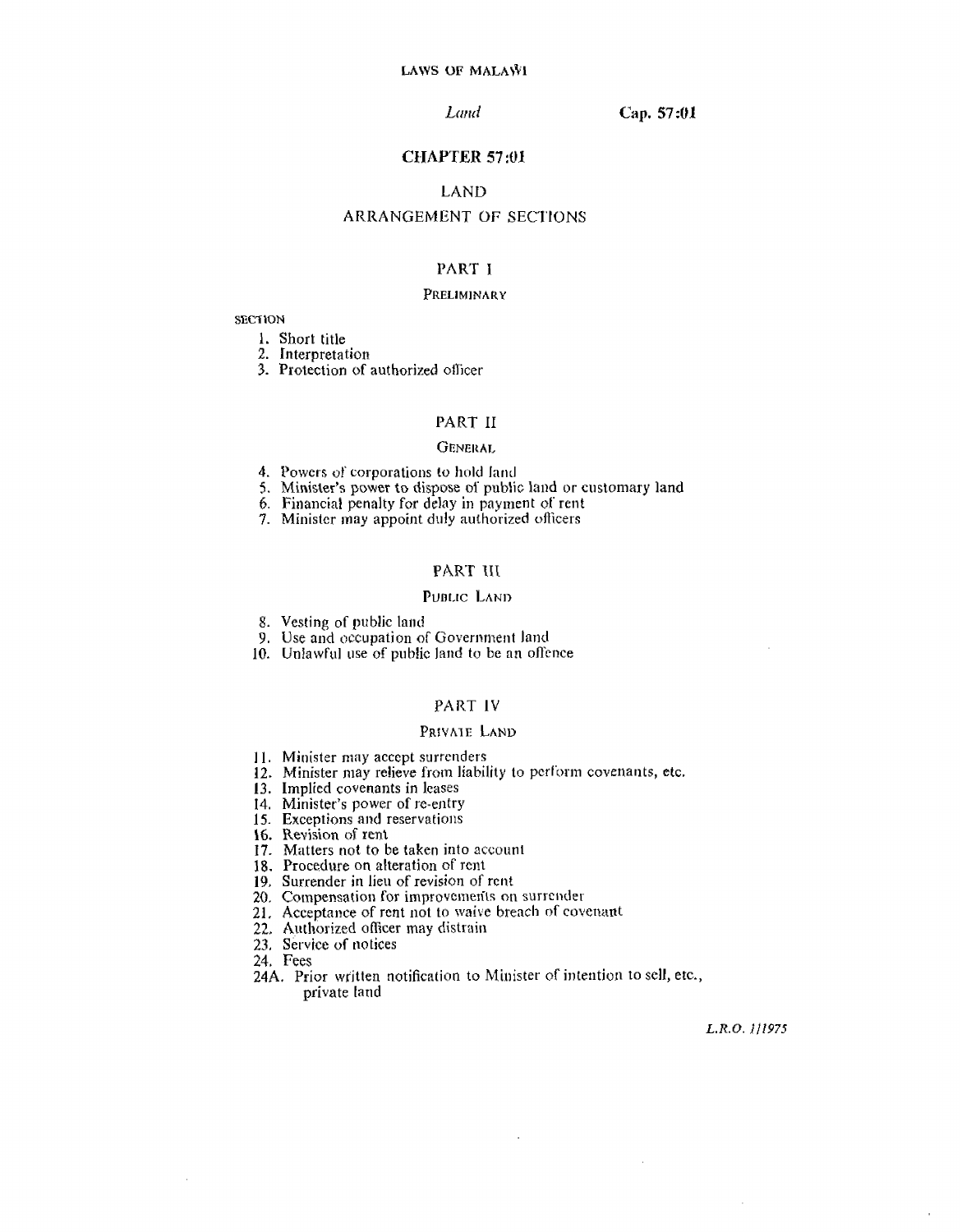#### Land

## **PAR'I' V**

## CUSTOMARY LAND

- 25. Vesting of customary land and mineral rights thereof in President
- 26. Minister to administer and control customary land and mineral rights thereof
- 27. Acquisition of customary land for public purpose
- 28. Compensation to individuals for loss, darnage or **disturbance**
- 29. Land no longer needed for public purpose
- 30. Conversion of customary land to registered land

## PART VI

#### USER OF LAND

- **31.** Minister's power to regulate, manage or control the user of land
- 32. **Failure** to comply with reguliltions, directions or **instructions**
- **33. Powers of entry** on land
- 34. Obstruction and penalties
- 35. Vesting of laad after termination of right to occupy
- **35A.** [Repealed by 21 of 19701

### **PAR'I' V11**

#### TRESPASS OR ENCROACHMENT UPON, OR UNLAWFUL OCCUPATION OF, LAND

36. Summons in a Magistrates' Court for trespass, encroachment or urilawful occupation

Summons in a Traditional Court for trespass, encroachment or unlawful occupation

Right of the defendant to remove from the land any property legally or equitably belonging to him

**37.** Procedure

# PART VIII

#### **MISCELLANEOUS**

- **38.** Minister to act subject to the directions of the President
- 39. Minister empowered to make regulations
- 40. Certificate of Minister to be *prima facie* proof
- 41. Minister's powers of dclepation
- 42. Minister's power to adapt or modify other laws
- **43.** Saving

 $\sim$ 

Schedule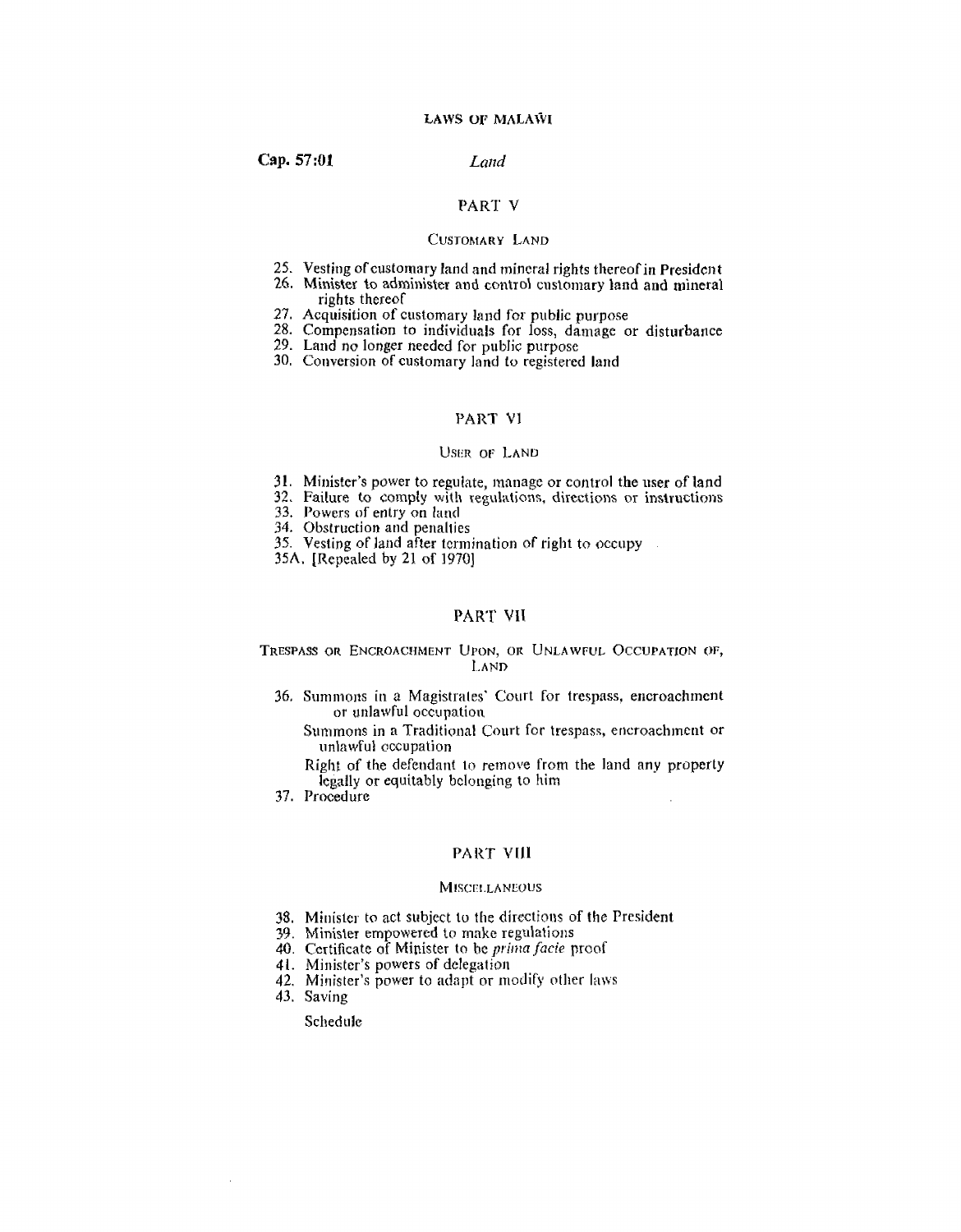Cap. 57:01

#### **CHAPTER 57:01**

# **LAND**

An Act to make provision with regard to land in Malawi and for matters incidental thereto

[7TH JUNE, 1965]

# PART 1

# PRELIMINARY

1. This Act may be cited as the Land Act.

Short title Interpreta-

tion

2. In this Act, unless the context otherwise requires—

"authorized officer" means an officer in the Public Service duly authorized by the Minister for the purposes of this Act or any Part thereof:

"customary land" means all land which is held, occupied or used under customary law, but does not include any public land;

- "customary law" means the customary law applicable in the area concerned:
- "existing laws" means any law contained in the Schedule or any law which was repealed or replaced by any such law;
- "existing Orders" means the Orders in Council specified in Part I of the Schedule:
- "Government land" means all public land other than public roads:
- "lease" includes an agreement for a lease, and any reference to a lease shall be construed as a reference to a lease granted under this Act or the existing laws:
- "Traditional Court" means a Traditional Court established under section 3 of the Traditional Courts Act: Cap. 3:03  $\sim$
- "magistrate" means a Resident Magistrate or other grade magistrate exercising jurisdiction in the area concerned;
- "magistrate's court" means any subordinate court constituted under section 54 of the Courts Act:
- "private land" means all land which is owned, held or occupied under a freehold title, or a leasehold title, or a Certificate of Claim or which is registered as private land under the Registered Land Act:

 $\bar{\psi}$ 

Cap. 3:02

Cap. 58:01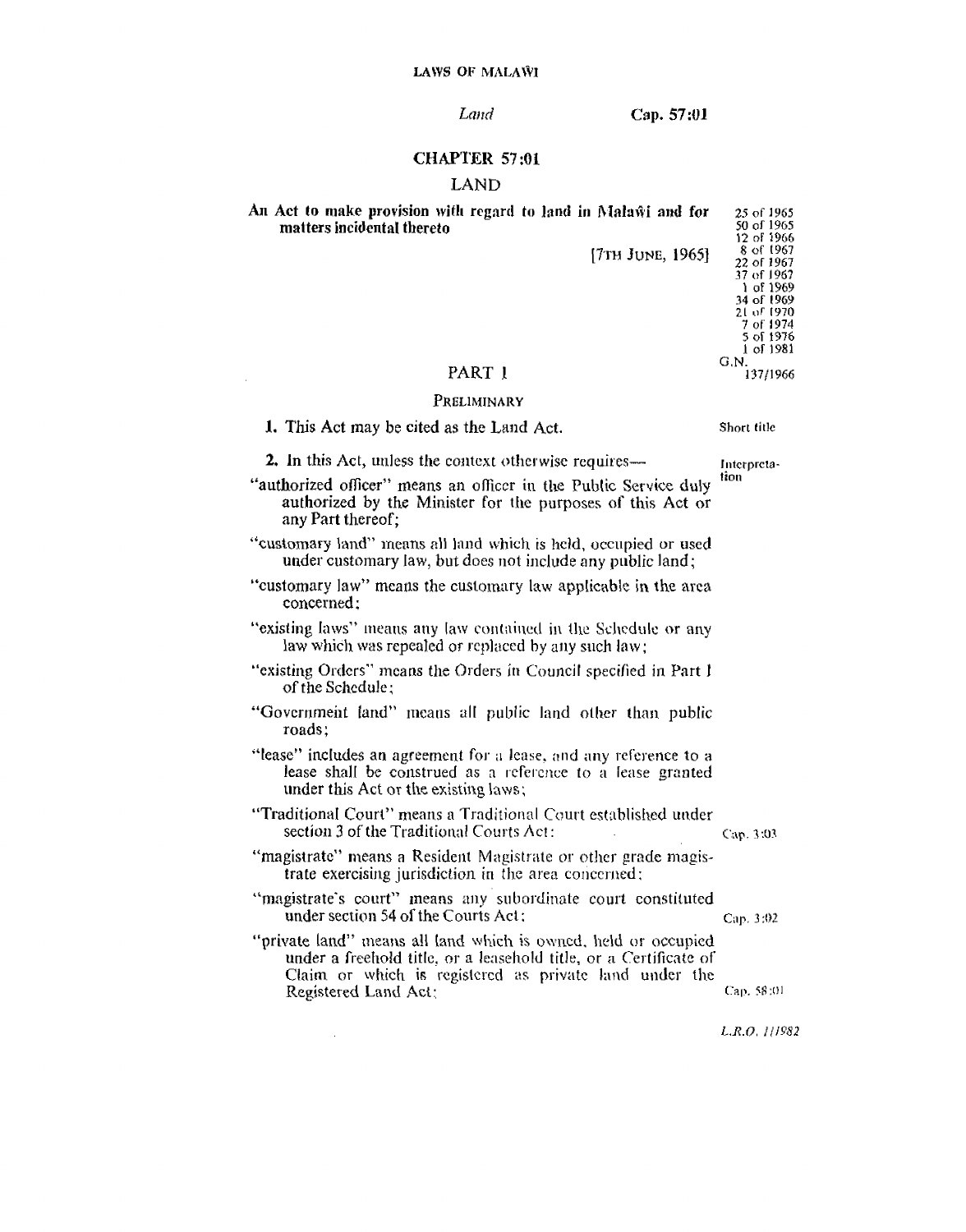Land

"public land" means all land which is occupied, used or acquired by the Government and any other land, not being customary land or private land, and includes-

5 of 1976

Cap. 69:02

 $(a)$  any land held by the Government consequent upon a reversion thereof to the Government on the termination. surrender or falling-in of any freehold or leasehold estate therein pursuant to any covenant or by operation of law; and

(b) notwithstanding the revocation of the existing Orders, any land which was, immediately before the coming into operation of this Act, public land within the meaning of the existing Orders:

"public road" means a public road as defined in and by section 3 of the Public Roads Act:

"rules of good husbandry" means, due regard being given to the character and situation of the land in question-

 $(a)$  the maintenance of the land (whether arable, woodland or pasture) free from harmful weeds, clean and in a good state of cultivation and fertility and in good condition;

 $(b)$  the maintenance and clearing of drains, earthworks and access roads;

(c) the maintenance and proper repair of fences, hedges and field boundaries:

(d) the execution of repairs to any building upon the land; and

(e) such rules of good husbandry as may be prescribed or required under this Act or under any other law.

Protection of authorized officer

3. No suit, prosecution or other legal proceeding shall lie in their personal capacities against any authorized officer, or against any person acting under his authority, for anything in good faith done or omitted or intended to be done under this Act.

# **PART II**

#### **GENERAL**

Powers of corporations to hold land

 $4, -(1)$  Land shall not be assured to or for the benefit of, or acquired by or on behalf of any body corporate, unless such body corporate is authorized by a licence issued by the President to hold lands in Malawi:

Cap. 46:03 3 Edw. 7.  $c.69$ 

Provided that this section shall not apply to a body corporate incorporated in Malawi in accordance with the Companies Act or a body corporate coming within the terms of section 275 of the Companies (Consolidation) Act, 1908, of the United Kingdom in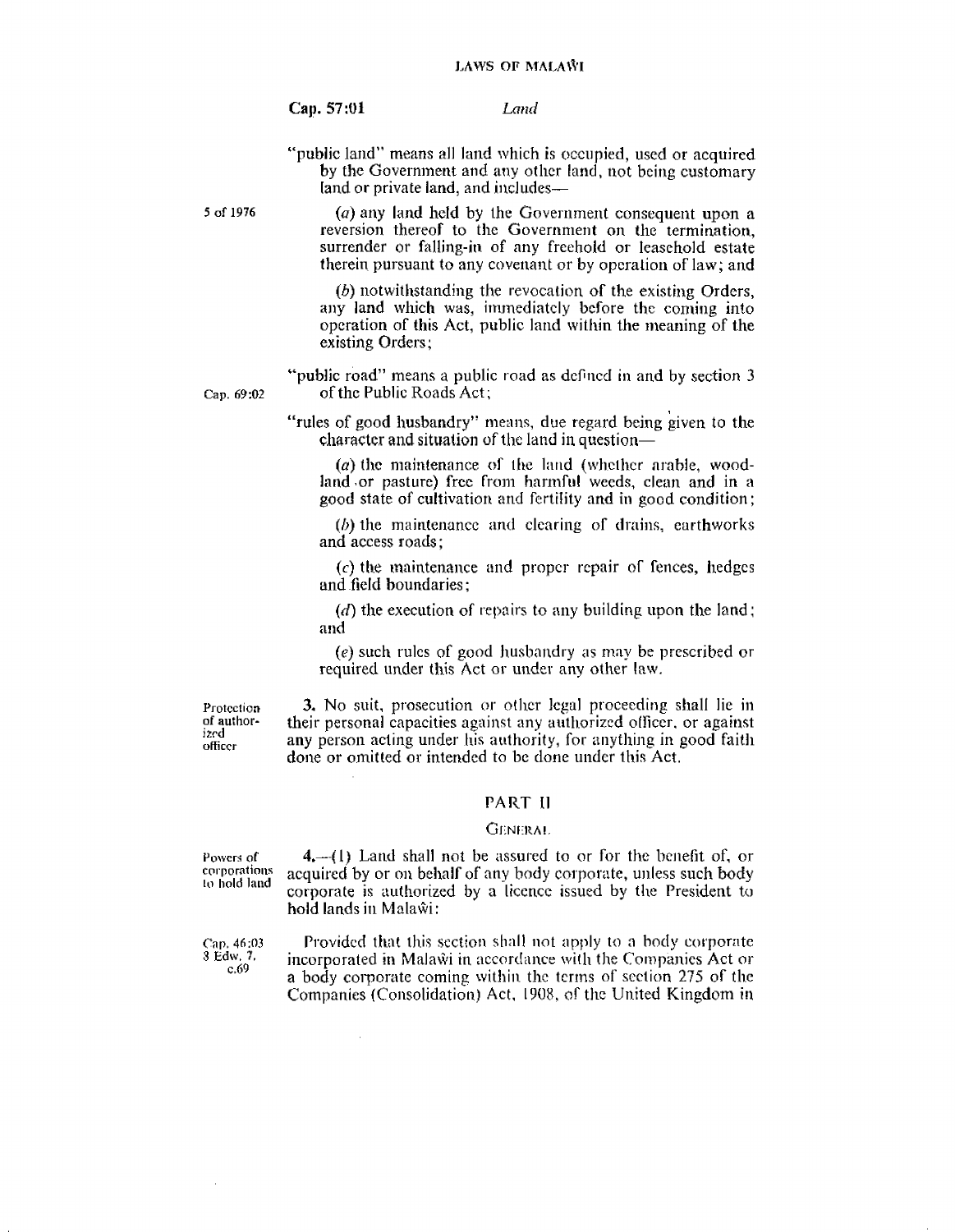its application to Malawi, or a body corporate established by or under a written law which **errlpowers** it **to hold** land.

(21 A disposition of any estate or interest **jn** land in Malawi to or for **the** benefit **of** a body corporate shall, unless such body corporate is authorized in accordance with subsection (1 to hold **Iands** in Malawi, be of no effcct **arid** unenforceable in any court. and any documents of title relating to such unenforceable disposition shall not be registrable **in** Malawi.

**(3)** Thc Miriister rnay make rules prescribing llle particulars to be furnished, **the** forms to be used **and** tlie fccs to be **paid** in relation to applications for and grants of licences for the purposes **of** subsection (l).

**(4)** The **issuc** of licences for **thc** purposes of subsection **(1) sllall**  be in **the** absolute discretion of (he President and the decision **of the President** whether or not to issue a licence shall be final and shall **not** be questioned in **any** court.

**5.**-(1) The Minister may make and execute grants, leases or Minister's other dispositions of public or customary land for any such power to estates, interests or terms, and for such purposes and on such publicland terms and conditions, as he may think fit:  $t$  terms and conditions, as he may think fit:

Provided that **the Mirlistcr** shall not **make** any grant of customary land for an **estate** greater than **n** lease for 99 **years.** 

(2) The Minister **shall.** in every grant of a **lcasc** of **public** or customary land, reserve a rack-rent in respect thereof:

Provided that-

(a) the Miriister may, **io** his discretion, rescrvc **n** rent which is less than a rack-rent in leases granted under this section to local government or public utility bodies, statutory corporations, **Chiefs,** missions or religious bodies, scientific and philanthropic bodies, **or** any other organiza tiorls, associations, bodies or undertakings:

(6) where, having regard to all tlie circumstances of **the** case the Minister **is** satisfied that it is neither expedient, equitable **or** necessary to **reserve** a rack rerlt **jn** any lease **granted,** or to be granted, under this section, he may, in his discrction, **reserve**  in any such lease a rent which is less than a rack rent.

**6.**—(1) If any moneys due to the Government in respect of Financial **b.**—(1) It any moneys due to the Government in respect of *Financial*<br>any rent payable under any lease or right to occupancy of land or penalty for any other agreement relating to the occupation or use of land payment of any other agreement relating to the occupation or use of land <sub>payment of made under this Act or any other law remain unpaid at the rent</sub> end of a period of ninety days after the same became due and payable, the amount so remaining unpaid shall, at the end of such period, be increased by a penalty equal to one-tenth of the **sum** so remaining unpaid, **or** by **a** penalty of ten shillings ...

**mary land**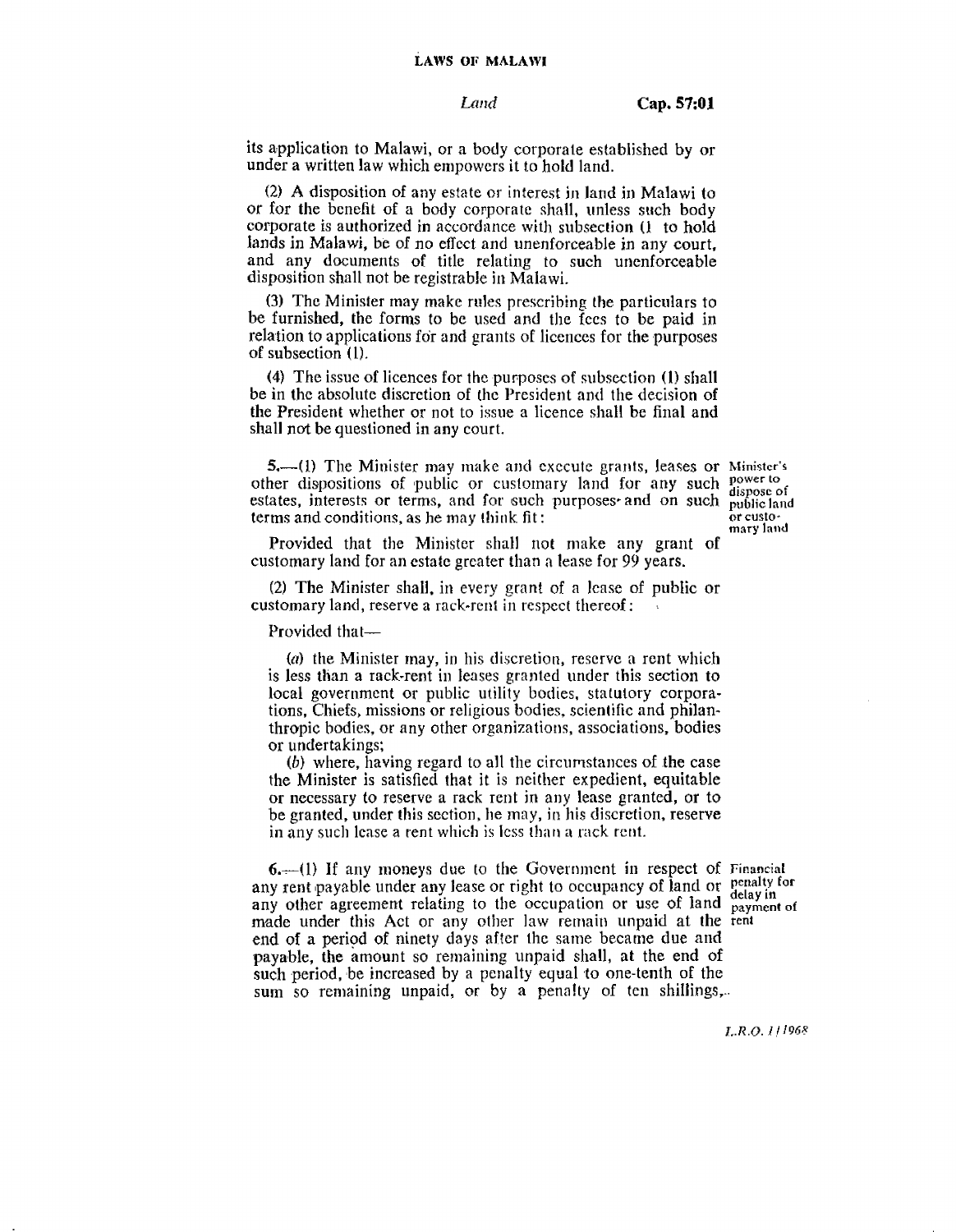Land

whichever is the greater, and the penalty imposed under this section shall be deemed to be part of such moneys and shall be recoverable by the Government in the same manner as such moneys are recoverable.

(2) The imposition of a penalty under this section shall not affect the powers conferred upon the Minister by section 14 to enforce forfeiture of a lease and to re-enter upon land on the breach, or non-observance by a lessee of any of the covenants or conditions contained or implied in the lease.

(3) The exercise by the Minister of the powers conferred by section 14 to enforce a forfeiture and re-enter upon land shall not affect the right of the Government to recover rent or any moneys due to the Government under subsection (1).

(4) The Minister may in any case or class of cases, if he considers that the circumstances so warrant, exempt the lessee from payment of any penalty due by the lessee under subsection  $(1)$ .

Minister may appoint duly authorized officers

**7.** The Minister may appoint such authorized officers for the administration of this Act as he shall think fit, which officers shall be known by such styles or titles as the Minister may direct, and shall undertake such duties and exercise such powers as are specified in this Act or in any regulations made thereunder.

#### PART III

#### PUBLIC LAND

Vesting of public land 8. All public land is vested in perpetuity in the President.

Use and occupation of Government land

9. No right of entry into any Government land shall be implied in favour of any person and the use and occupation of all Government land, other than Government land reserved for the use and occupation of the President, shall be controlled by the Minister.

Unlawful use of public land to be an offence

10. Any person who uses or occupies any public land and is not entitled to such use or occupation by virtue of a valid grant, lease or other disposition made by the Minister under any law for the time being in force at the date of such grant, lease or disposition, shall be liable to a fine of  $£100$  and to imprisonment for six months, and, in the case of a continuing offence, to a further fine of £5 in respect of every day during which the offence continues.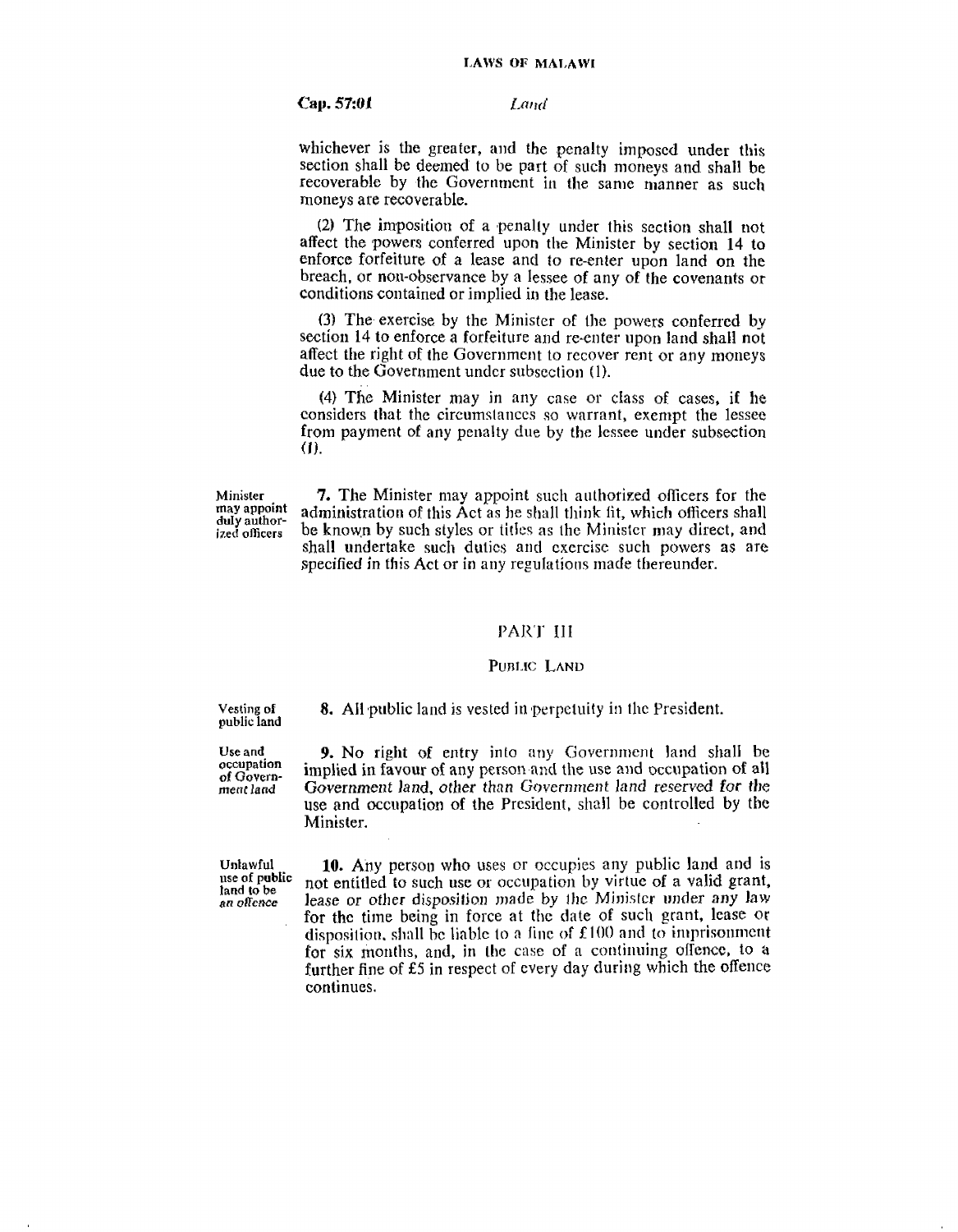Cap. 57:01

## **PART 1V**

# PRIVATE LAND

11. The Minister may accept the surrender of any lease made Minister under this Act or the existing laws, or any amendment thereto, surrenders on such terms and conditiorls as he **may** think fit.

**12.** The Minister, may, in his discretion, wholly or partially Minister relieve any person from the liability to perform or observe any **Finally** in the continuous continuous continuous *covenant, condition, agreement or stipulation binding on such bility to* person by virtue of any grant, lease or other disposition made perform under this Act or the existing laws, and may extend the time for  $\frac{c_0}{c_1}$  extending the performance or observance of any such covenant, condition. **agreement** or **stipulation.** 

13. In every lease granted under this Act there shall be Implied implied such covenants with the Minister by or on behalf of the **covenants** in **lessee as may** be **prescribed** to **thc** intent that **such** covenants **shall continue** in **Full force** and eflect **(save where earlier satisfied)**  throughout **the term** granted:

Provided that any such implied covenant may, in the Minister's discretion, be expressly exccpted from **any** such **Icnsc by** *the*  terms thereof, or may be expressly modified or varied thereby to such extent **as** the Minister may **direct.** 

**14.** On the breach or non-obscribution by a lessee of any of the Minister's covenants or conditions contained or implied in his lease, and on power of rebehalf **of** the **lessee** to be performed or observed, **ar** if the **lessee**  shall **fail** or **ncgfect to cornply** with **any** order\*~, **dircctiotls** or instructions made or given under this Act, or if the lessee, or any one of **them** if morc than one, shall become **barikrupt** or **make**  any assignment for the benefit of his creditors or enter into an **agreement** or make any arrangement with his creditors for the **!iqbidation** of his **dcbts** by composilior~ or otherwise, or shall suffer any execution to be levied on his effects, or, in the case of **a** lessee being a company, shall go into liquidation whether **voluntary** (save for the purpose of amalgarnation or reconstruction) or compulsory, then and in any of the said cases, the Minister may, without prejudice to any other right which he may **have in law or in equity, determine the lease by notice in writing** to the lessee or by re-entry on any part of the demised premises **in** the **name of** the whole.

**15.**-(1) Unless otherwise expressly stated in the lease there shall Exceptions be implied in every lease exceptions and reservations of the *and reserva*following in favour of the Minister-

<sup>1</sup>*OS* 1981

(a) All mines, royal and base minerals, mineral substances of **every** description, minenil oil deposits, quarries, **gravel,** 

*L. R.O.* I */l982*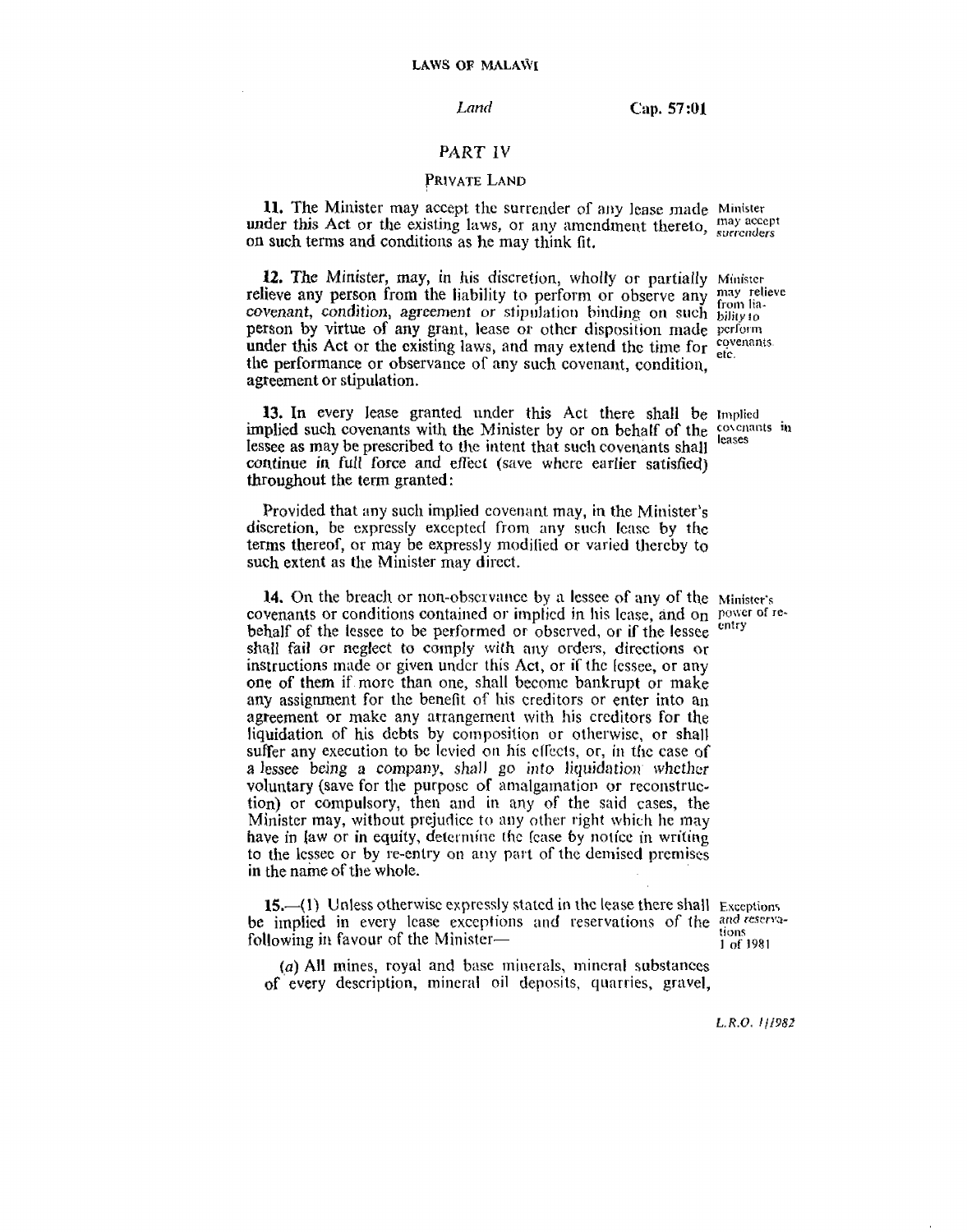#### **Cap. 57:Ol** *Laud*

stone, flints, chalk, sand, clay and other valuable earths upon. in or under any part of the dernised premises with liberty to the Minister and any duly authorized officer to enter, search for, dig, win, take dress, make merchantable and carry away the same at his or their pleasurc and **to** sink necessary pits **and**  shafts, erect **buildings** and **fix** machinery and works they doing no wilful damage and making to the lessee reasonable com**pensation** for any actual danlagc which he may **sustain and** a *pro rata* abatement of rent being allowed in respect of the extent of the surface so occupied or interfered with:

Provided always that the lessee may in **accordance with** the **Cap. 61. :OI** Mines and Minerals **Act** take from the dernised premises **for his**  own use any **limestone** and other materials suitable for building. road metalling or agricultural purposes so long as such limestone and other materials or any products manufactured therefrom **are** not sold for **profit.** 

> *(b)* The **right,** subject to any prior grant, lease or other disposition **by** the Minister thereof, to control, **usc or makc dispositioris** of interests or rights in any running or **stagnant**  water, the whole extent of which is not included within the boundaries **of** the demised premises.

> **(c)** Rights of way **wit11** or without **vchiclcs** or animals **across**  the demised premises **to and** from **any** public land **or land** in the occupation **of any** lessee, tenant or licensee of the Minister.

> *(d)* A right for any autllorized oficer with or without **others**  to enter upon the demised premises and every part thereof including buildings thereon at all reasonable times for all reasonable purposes.

(2) **Nothing in** this sectior~ shall prejudice, *or* hc dcemcd *ever* to have prejudiced, the vesting of minerals in the President or a Minister under any law relating to minerals for the **time being** in **Cap. 61 :OI force** (whether before or after the commencemelll of the Mines and Minerals **Act).** 

**Revision of 16.** (1) There shall be implied in every lease **made** on or **rent eftm** tk 30th **day uf** Sepkwdxr, **1W7,** a right on the part of **the**  Minister to revise the rent thereby reserved at intervals, either-

> (a) corresponding respectively to one-third and two-thirds of the term **of** the lease; *or*

**(b),of** seven years,

whichever interval is the less.

 $\sim$ 

(2) In the case of *kases* made *before* the 30th *day* of September, 1967, whether before or after the commencement of this Act, the Minister may revise the rents thereby reserved at any time, and after such first revision of those rents he may from

 $\mathcal{A}$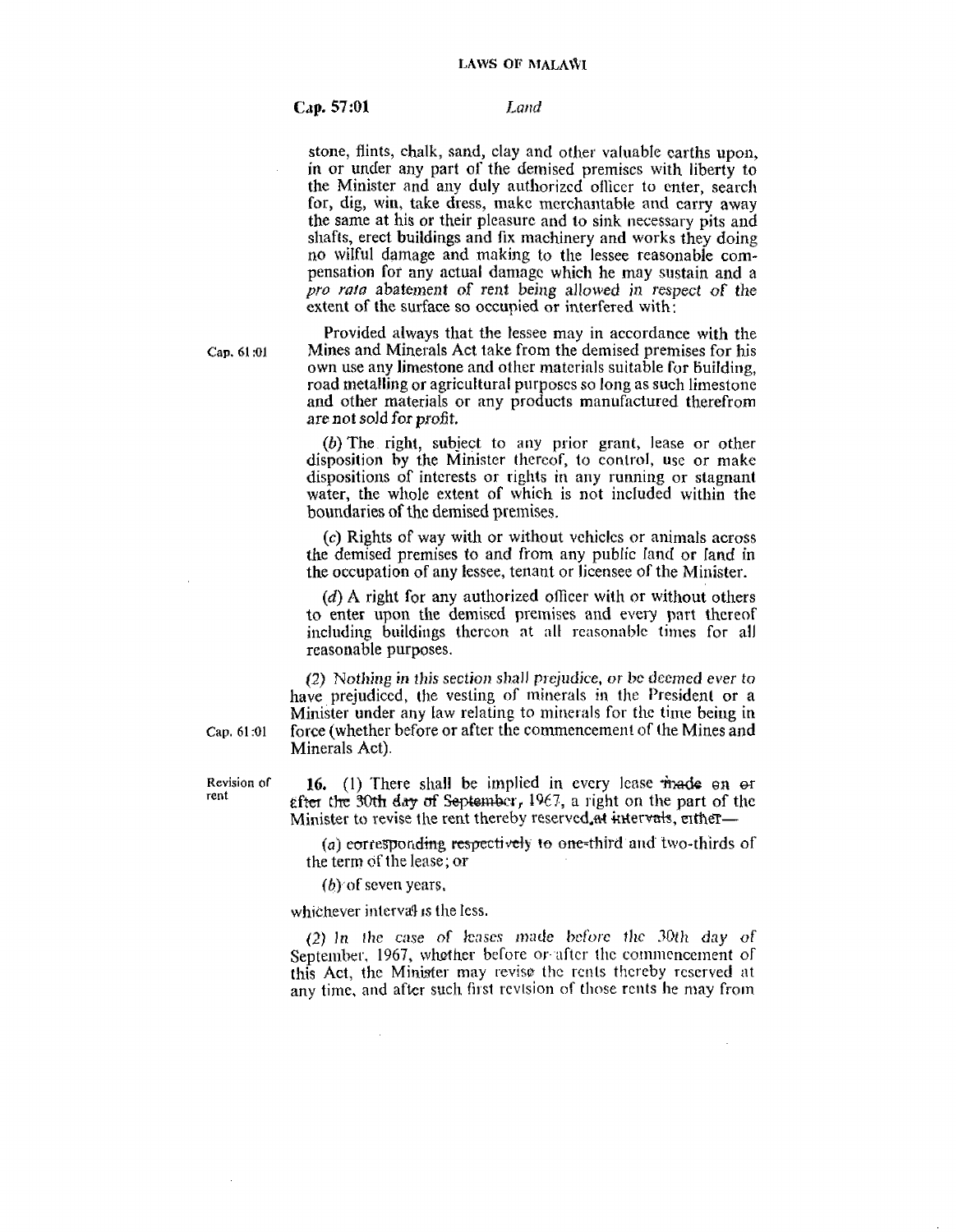#### **LAWS OF MALAWI**

*Land* **<b>Cap, 57:01** 

time to time further revise those rents at intervals either corresponding respectively to one-third and two-thirds of such portion of the term **of** the **lease** *3s* a remains unexpired at the date of the first revision, or, of **seven** years whichever intervaI is the less.

**17.** In revising any rent the Minister shall not **take into** Matters **not consideration** any enhanced value of the dernised premises attri- *!o* **be taken**  butable to improvements effected thereon by the lessee during into account **the term** of the lease.

18.-(1) If the Minister decides to alter a rental on revision, he **Procedure** shall cause the lessee to be notified in writing of the amount of on alteration the raying rantal and the data from which it ahall because navalely of rent **the** revised **rental** and the date from which it **sIlall** become **payable,**  which **date shall** not be less than **six** months from the date of such **notice.** 

(2) If **the** rental **shall** be increased on such revision, **and if,**  within *six* months **of the** date of the notice, tlic lessee does not **notify** the Minister in **writing** that he objects to the revised rental and intends **to** terminate his lease in accordance with section 19, **the** revised **rental** shall become payable as from the date **specified.** 

**19.-(1) If** the **lessee** notifies the **Minister** of his intention to Surrender **in**  terminate his lease under section 18, he may surrender his lease lieu of to the Minister at any time before the date specified as the date revision of<br>on which the revised enter all the specified as the date rent on which the **revised** rental shall become **payable,** 

(2) If the **lessee** fails to surrc~ider his **Iense** before such date the tease shall continue in **full** force **and** effect and the revised rental shall become payable as from the date specified.

**20.** If the lessee shall surrender his lease in accordance with Compensa-section 19, he shall, upon registration of a Deed of Surrender in tion for imsection 19, he shall, upon registration of a Deed of Surrender in provements the Deeds Registry, be entitled to such compensation in respect <sub>on surrender</sub> of **any improvements** effected by hitn upon the demised premises during **the** tern as the Minister may determine to be reasonable in all the **circumstances.** 

**21.** The acceptance by the Minister of any rent reserved by a Acceptance lease, or any part thereof, shall not constitute or be construed as of rent not a waiver of **any** previous **breach by** the lessee **of any** of the **hereach covenants or** conditions **contained** or implied **in** the **lease** and on **covenant**  his part to be performed and observed.

22. An authorized officer may distrain for any rent due in **Authorized**  respect of any land granted, leased or otherwise disposed of officer may under this Act or the existing laws, or any amendment thereto.

**23.** Any notice required to be given under this Act or under Service of **pairs**  $\alpha$  **p**  $\alpha$  **p**  $\alpha$ **i**ces **or** other disposition of land made thereunder. notices any grant, lease or other disposition of land made thereunder, **shall** be deemed to be sufficiently served on a grantee, **lessee** or **other** pcrson **in** favour **of whom** such other disposition **is** made, **if**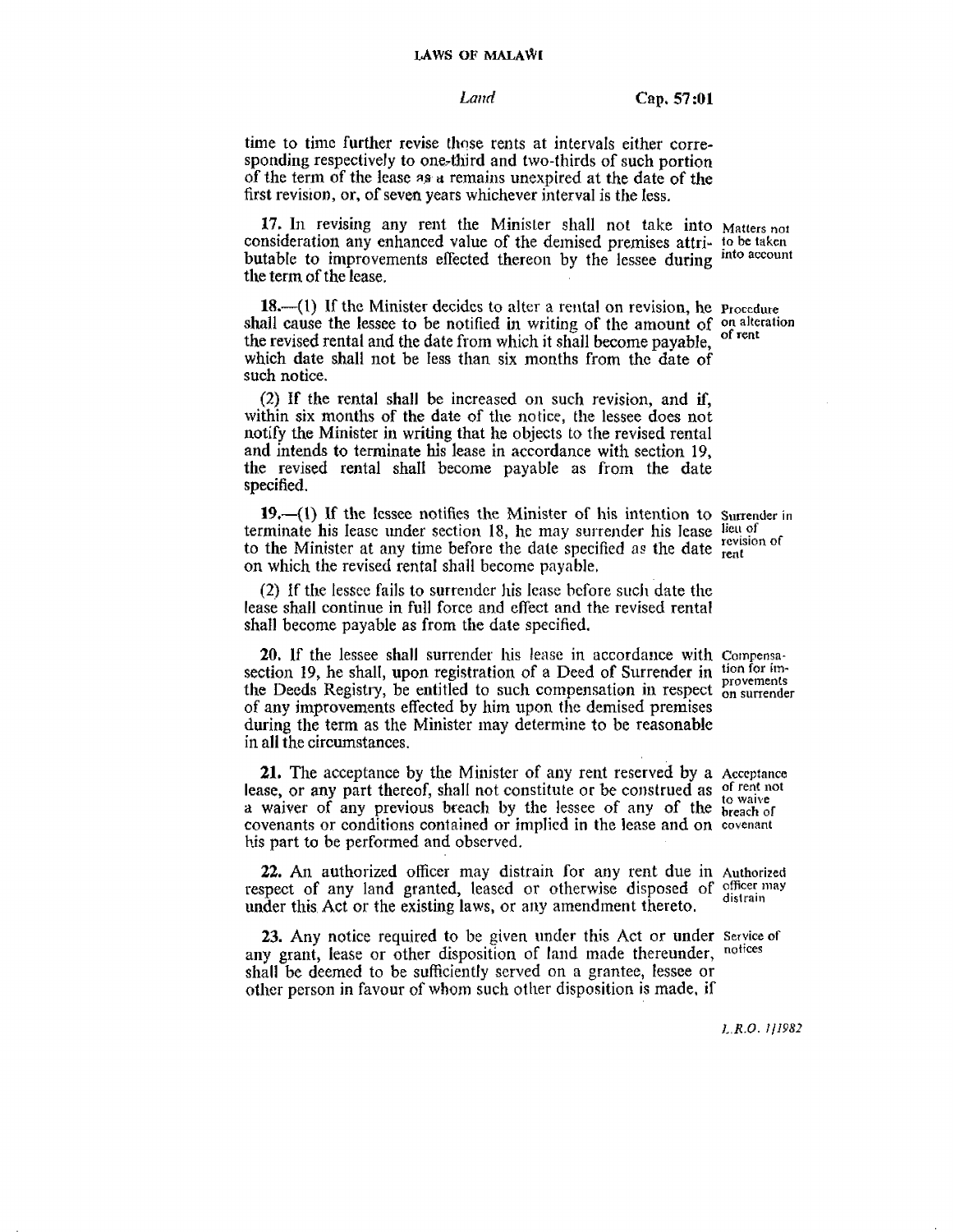### **Cap, 57:Ol** *Land*

**addressed to** him by **prepaid** registered **post at his** last known address, or, if such grantee, lessee or person **is** a **company,** at **its** registered office, or principal **oftice** or **place of business** in **Mala\$i,** and on *the* Minister if **addressed to** him **by prepaid**  registered post at the Central Government Offices, Lilongwe.

**24. The** heprescribed fees **shali** be **payable** in respect **of such matters as** may be **prescribed** :

**Provided that** in **any** special case **the** Minister may **remit** or reduce **any** such **fee.** 

**24A.-41) Any person** who intends to *offer for sale* or otherwise to **convey,** lease, transfer or assign any **private** land **shall,** not less than thirty days before he **makes** such offer or otherwise conveys, **leases,** transfers or assigns, give notice in writing **to** the Minister of **his** intention. In this subsection **"sale"** includes any **manner**  of selling or **letting** by **bids.** 

(2) **Any** person who acts, or attempts to act, in contravention of the provisions of subsection (I) si~all be liable to a fine **of one**  thousand **Kwacha and to** imprisonment for **a** term of **twelve months.** 

*(R)* Nothing in **this** section shall **apply** to-

(a) any offer of sale, conveyance, lease, transfer or assignment **by or direct** to **the** Government;

*(b)* any agreement **to** lease, or **any** lease, for **a** non-renewable term of not **mare** than three years;

(c) any sale pursuant to **any** order of court or **by any** officer in **the** public service **acting iri his** oliicinl **cnpncity and pursuant to any written** law ;

(d) any mortgage or other hypothecation by way of security for repayment of money lent in good faith or for the due performance **of** the terms and conditions of **any contract entered**  into in **good** faith;

Provided **that** this paragraph shall not apply to **any** mortgage **or hypothecation given for the purpose of the evasion or avoidance** of the provisions of this section.

**(4)** The Minister may, **by** regulations published in the **Gazetie, prescribe** forms for the purposes of this section,

### **PART V**

## **CUSTOMARY LAND**

**25. All** customary land is hereby declared to be the **lawful and**  undoubted property of the people of Malafii and is **vested** in **perpetuity** in the **Resident** for the purposes **of** *this* **Act.** 

**Prior written**  *notiftca tion*  **to Minister of intention io** sell, **etc., pride** *land*  **7 of 1974** 

**Vesting of customary land and mineral rigl~ls thereof in Ptesidcn! 1 of 1981.** 

**Fees**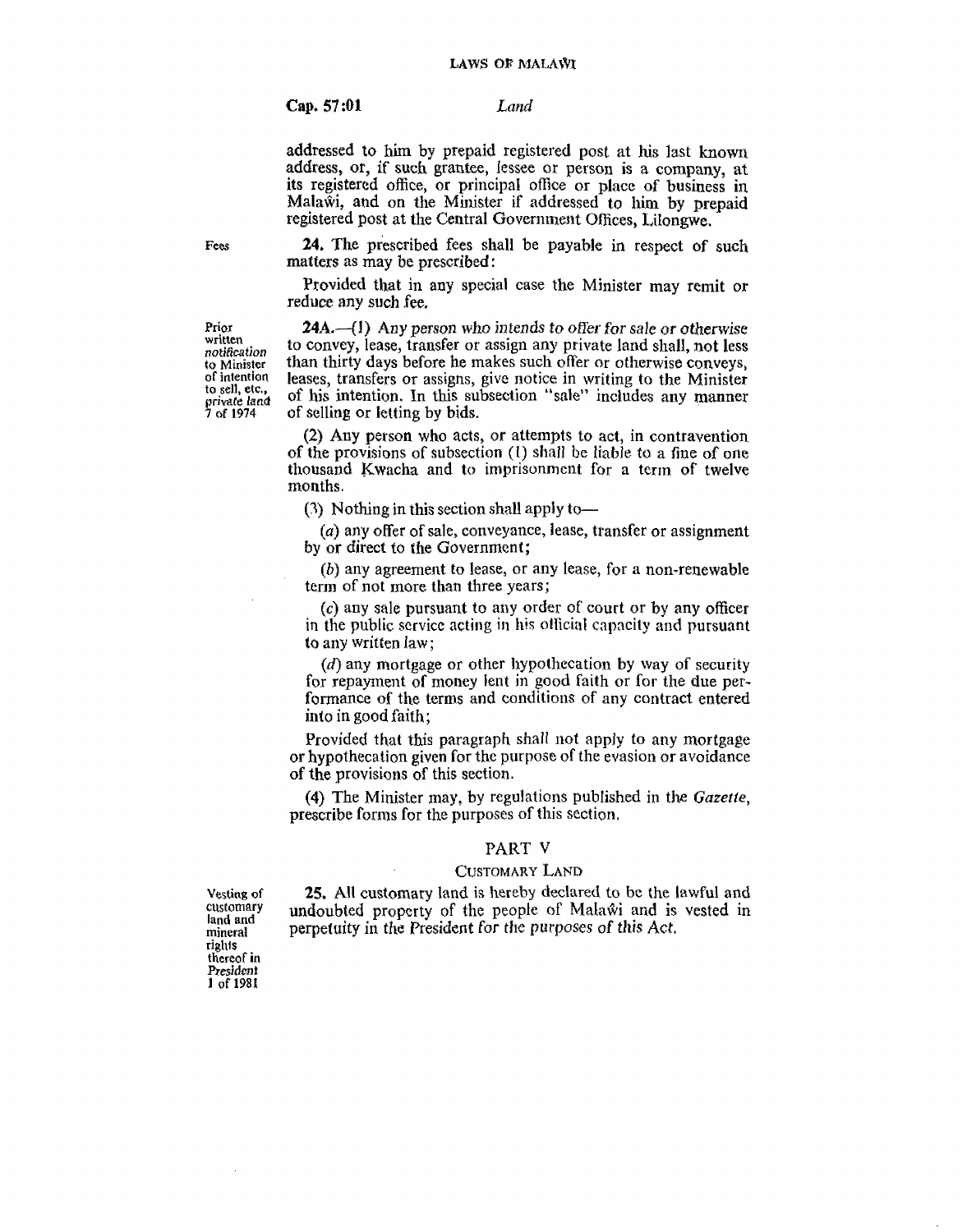# *Cap.* **<b>57:01** *10a*

**26.** The **Minister** shall, subject **to** this **Act,** and *to* **any** other **Minister to**  faw for the time being in force, administer and control all a customary land and all minerals in, under or upon any customary  $_{c}^{a}$ customary land and all minerals in, under or upon any customary customary<br>land, for the use or common benefit, direct or indirect, of the land and<br>inhabitants of Malawi inhabitants of Malawi:<br> **ights**<br> **Provided that a Chief may subject to the canonal or special thereof** 

Provided that a Chief may, subject to the general or special directions **of the Minister, authorize** thc **use and** occupation **of**  any customary land within his area, in accordance with cus**tomary** law.

**27.-(1) Wherever it** appears to the Minister that **any cus- Acquisition tornary** land is needed for a public purpose, that is to say a  $\frac{1}{2}$  of customary land is needed for a public purpose, that is to say a  $\frac{1}{2}$  mary land purpose which is for the benefit, direct or indirect, of the forpublic community as a whole, or a part of the community, he may *purposes* community as a whole, or a part of the community, he may *purposes* declare, by notice under his hand and published in the *Gazette*, that such land is public land, and thereupon such land shall become public land:

Provided that this subsection shall not apply to any customary land required, **for use as a** public **road** or for **the** widening or

 $L.R.O.$  [11982]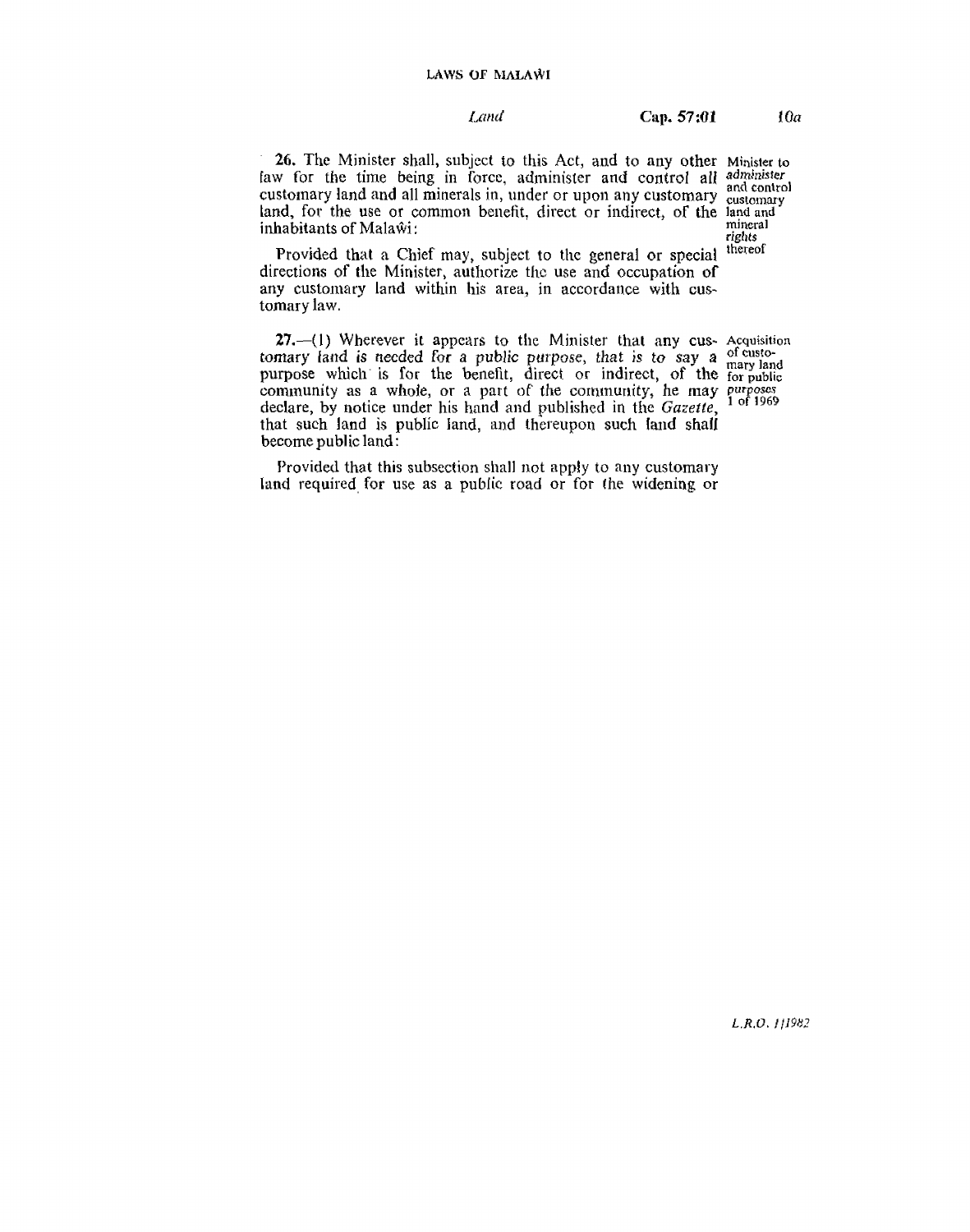diversion thereof, but such land shall be acquired for such purpose under or in accordance with the Public Roads Act.

Cap. 69:02

(2) Whenever any customary land is required for temporary use for a public purpose, such use not being in the opinion of the Minister likely to necessitate occupation for a period in excess of 7 years, the Minister may authorize the temporary use and occupation of the land for such public purpose, and such land shall remain customary land throughout the period of temporary use and occupation:

Provided that, on the expiry of such a period, the Minister may authorize such temporary use and occupation for a further period of three years.

28. Any person who, by reason of -

(a) any grant, disposition, permit or licence of or in respect dividuals for of customary land, made or given by the Minister under section  $5$ ;

(b) any declaration made under section  $27(1)$  that any such land is public land; or

(c) the temporary use and occupation of customary land under section  $27(2)$ ,

suffers any disturbance of, or loss or damage to any interest which he may have or, immediately prior to the happening of any of the events above mentioned in this section, may have had in such land, shall be paid such compensation for such disturbance, loss or damage as shall be reasonable.

**29.**—(1) Whenever it appears to the Minister that any public Land no land is surplus to the requirements of the Government, be shall so declare by notice made under his hand and published in the Gazette, and thereupon such land shall become customary land. purpose

(2) Notwithstanding any other provision of this Act, the Minister may give to any Chief directions relating to the disposition of customary land, or the occupation thereof by any persons or classes of persons specified in such directions, and may by such directions restrain any native authority or other person from procuring the removal of any such persons or classes of persons from customary land.

(3) The Minister may take such action as he may deem necessary to ensure compliance with any directions given by him under this section.

30. Nothing in this Act shall be construed as preventing the Conversion application of the Customary Land (Development) Act to any customary land and the subsequent registration of such land under the Registered Land Act as private land.

of customary land to registered land Cap. 59:01 Cap. 58:01

MALAWI Vol. VIII-Sie 19

Compensation to inloss, damage nr die. turbance

longer needed for **public** 1 of 1969

 $L, R. O. 1/1970$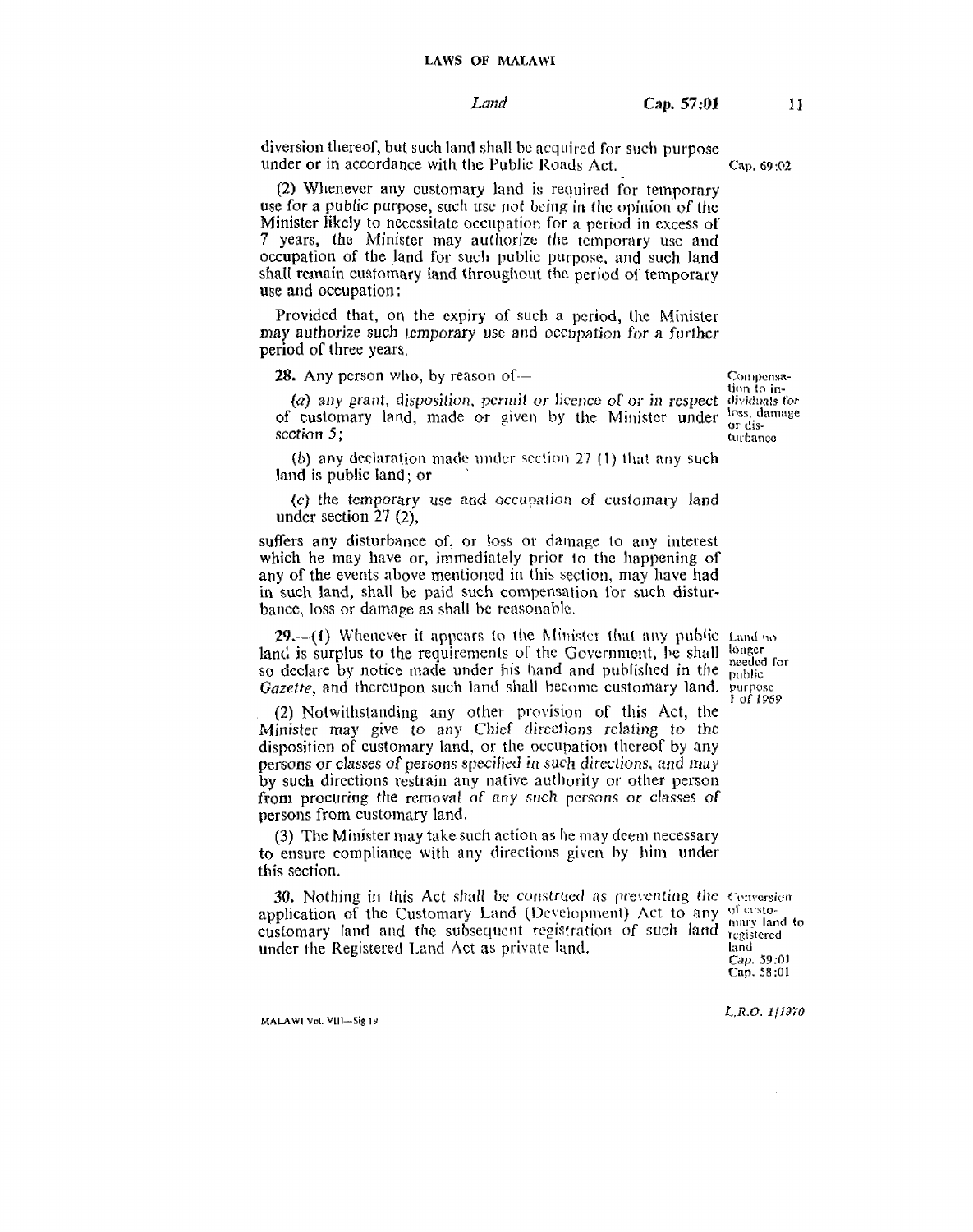Land

# PART VI

# **USBR OF LAND**

Minister's power to regulate. manage or control the uset of land

31.-(1) Subject to this Act, the Minister may, from time to time, by Order under his hand and published in the Gazette, or by regulations made under section 39, or by directions or instructions made or given by him in writing in any individual case. make provision for regulating, managing and controlling the user of all land other than public land or private land situate within a Municipality or Township.

(2) Without derogation from the generality of subsection (1). any such Order, regulation, direction or instruction, may make provision regulating and controlling the use to which land may be put, the method of cultivation and growing of crops and keeping livestock, the maintenance of proper drainage of such land and the fencing, hedging and modes of access to such land, the preservation and protection of the source, course and banks of streams and generally for the good management and conservation of the soil, water, woodland, pasture and other natural resources thereof. Different Orders, regulations, directions or instructions may be made or given by the Minister in respect of different areas of land.

(3) If any person contravenes this section, or any regulation, direction or instruction made or given there under, he shall be liable to a fine of £100 and to imprisonment for six months, and, in the case of a continuing offence, to a further fine of £5 for every day during which the offence continues.

1 of 1969

(4) If any person is convicted of an offence under this section, the Minister may by notice under his hand terminate that person's right (however arising) to occupy land in respect of which such offence was committed and such person shall, not more than thirty days after being given such notice, vacate the land. If he fails, omits or refuses so to vacate the land his use and occupation of it shall be unlawful.

Failure to comply with regulations. directions or instructions 1 of 1969

 $32 - (1)$  If any person fails to comply within a reasonable time with the terms of any Order or with any regulation, direction or instruction made or given under section  $27(1)$  the Minister may by notice in writing under his hand require such person to make such compliance within such time as the Minister may specify in the notice.

(2) If any person to whom notice has been given under subsection (1) fails to comply with the terms thereof within the time specified the Minister may by further notice under his hand terminate that person's right (howsoever arising) to occupy the land to which the regulation, direction or instruction in question related and such person shall, not more than thirty days after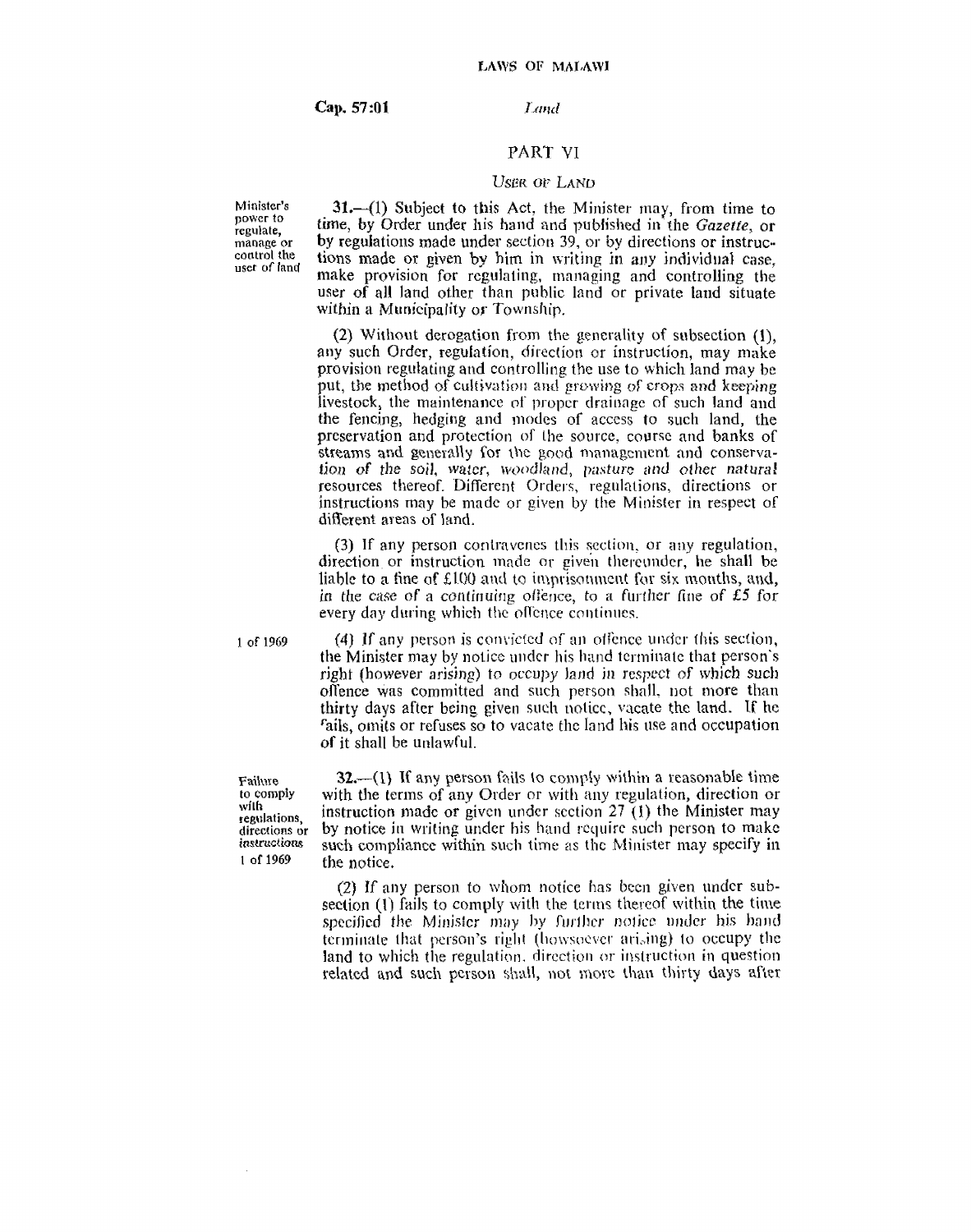#### LAWS OF MALAWI

#### Land

Cap. 57:01

being given such further notice, vacate the land. If he fails, omits or refuses to vacate the land his use and occupation of it shall be unlawful.

33. Any authorized officer may at all reasonable times enter Powers of upon any land to which section  $31$  (1) applies for the purpose of entry on<br>appliciant that this Part is being complied with ensuring that this Part is being complied with.

34. If any person obstructs or impedes any person lawfully Obstruction exercising any powers or performing any functions or duties and conferred or imposed upon him by or under this Part, he shall be penalties liable to the penalties provided for in section 31 (3) and subsection (4) of that section shall as well apply to that person so offending.

35. Where, by virtue of section 31 (4) or 32 (2), the right of a vesting of person to occupy land is terminated by the Minister by Order, land after then, from the date of such Order, such land shall—

(a) if it is held by such person directly under a grant, lease or other disposition of public or customary land made under this Act or the existing laws, revest in the President as public land:

(b) if it is held by such person under a lease, licence or other disposition of private land, revest in the person entitled to the land on the termination of the lease, licence or interest created by such other disposition;

(c) in any other case, become vested in the President as public land.

**35A.** [Repealed by 21 of 1970].

# PART VII

## TRESPASS OR ENCROACHMENT UPON, OR UNLAWFUL OCCUPATION OF, LAND

36. (1) If any person trespasses or encroaches upon any Summons in public land or any private land or is deemed under this Act to be a Magispublic land or any private land or is deemed under this Act to be a magnetic in unlawful use or occupation of any such land then the magistrate for trespass, having jurisdiction in the area where such land is situated may, encroachupon a sworn complaint being made by the person having lawful ment or title to the land, issue a summons to such first-mentioned person unlawful (hereinafter referred to as the "defendant") requiring him to attend at the court of that magistrate to answer such complaint. Upon the hearing of the summons, the magistrate, if he is satisfied that such person has trespassed or encroached upon the land, or is. or is deemed to be, in unlawful use or occupation thereof.

termination of right to occupy

L.R.O. 1/1971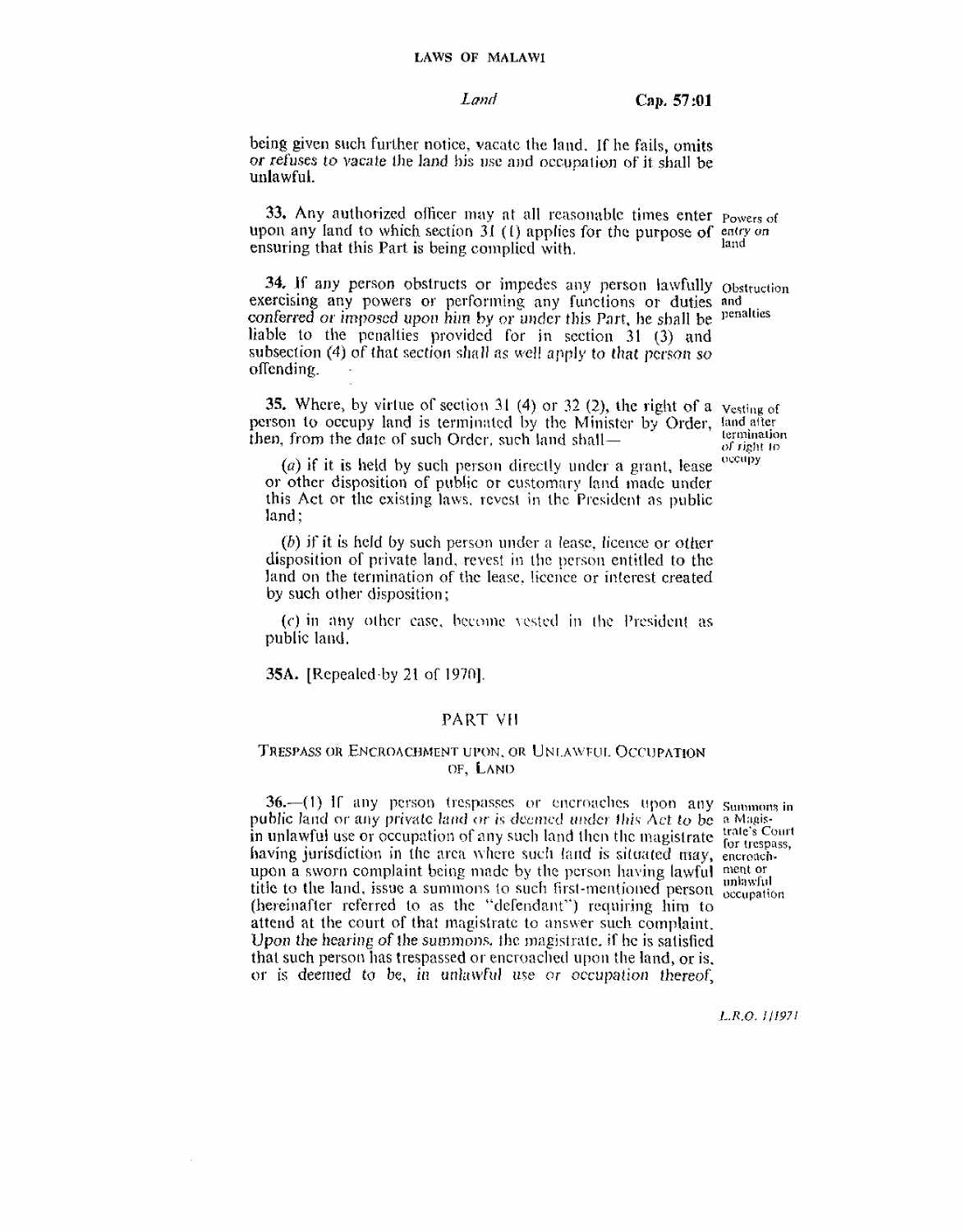**Cap. 57:Ul** *I~nd* 

**make** an order requiring the defendant, his family or other depend**ants (if** any) to vacate the land within seven days, or such other longer period as the magistrale shall determine, of the **making** of such order by the magistrate. If the defendant fails to comply with such an order he may be removed from the land by any authorized oficer, police olficer or officer of the court authorized in that behalf and for that purpose by the magistrate.

**Surnrn??s in** (2) **If any** person trespasses or encroaches upon any customary a Traditional land or is deemed under this Act to be, in unlawful use or Court for a compution of any one had then the Traditional Court begins **trapared** in the **compation** of any such land then the Traditional Court having trespass, en. **in** interpretation in the area where the land is situated may, upon a croachment jurisdiction in the area where the land is situated may, upon **a** or unlawful sworn complaint being made to it by, or on behalf of, the Minister, **Or sworn** complaint being made to it by, or **011** behalf of, the Minister, **oxupation** or by, or on behalf of, the Chief having jurisdiction in that area, **issue a summons requiring such first-named person (hereinafter)** referred to as "the defendant") to attend before the Traditional Court to answer **the** complaint. Upon the hearing of the summons **the** Traditional **Court** may, if **it** is satisfied that **the** defendant has trespassed or encroached upon the land, or is deemed to be, in unlawful use or occupation thereof, **make** an order requiring **thc** dcfendant, his family or otlier deperldarlts (if any) to vacate the land within seven days, or such other longer period as the Traditional Court may determine, from the date of the making of the order by the Traditional Court. If such person fails to comply with the order, he may be removed from the land by any authorized oficer, police oificcr or ollicer of the Traditional Court authorized by the Traditional Court in that behalf,

him benefit-

**Right of the**  $(3)$  When determining in accordance with subsection (1) or defendant to subsection (2), the period of time which shall be allowed to a defendant to subsection (2), the period of time which shall be allowed to a remove from defendant within which to vacate the land, the magistrate or, as remove from defendant within which to vacate the land, the magistrate or, as property the case may be, the Traditional Court shall take into consideraproperty the case may be, the Traditional Court shall take into considera-<br>legally or tion the period of time which may reasonably be required to enable legally or **the period of time which may reasonably be required to enable** equitably **the defendant**, if he be so minded, for his own use and the defendant, if he be so minded, for his own use and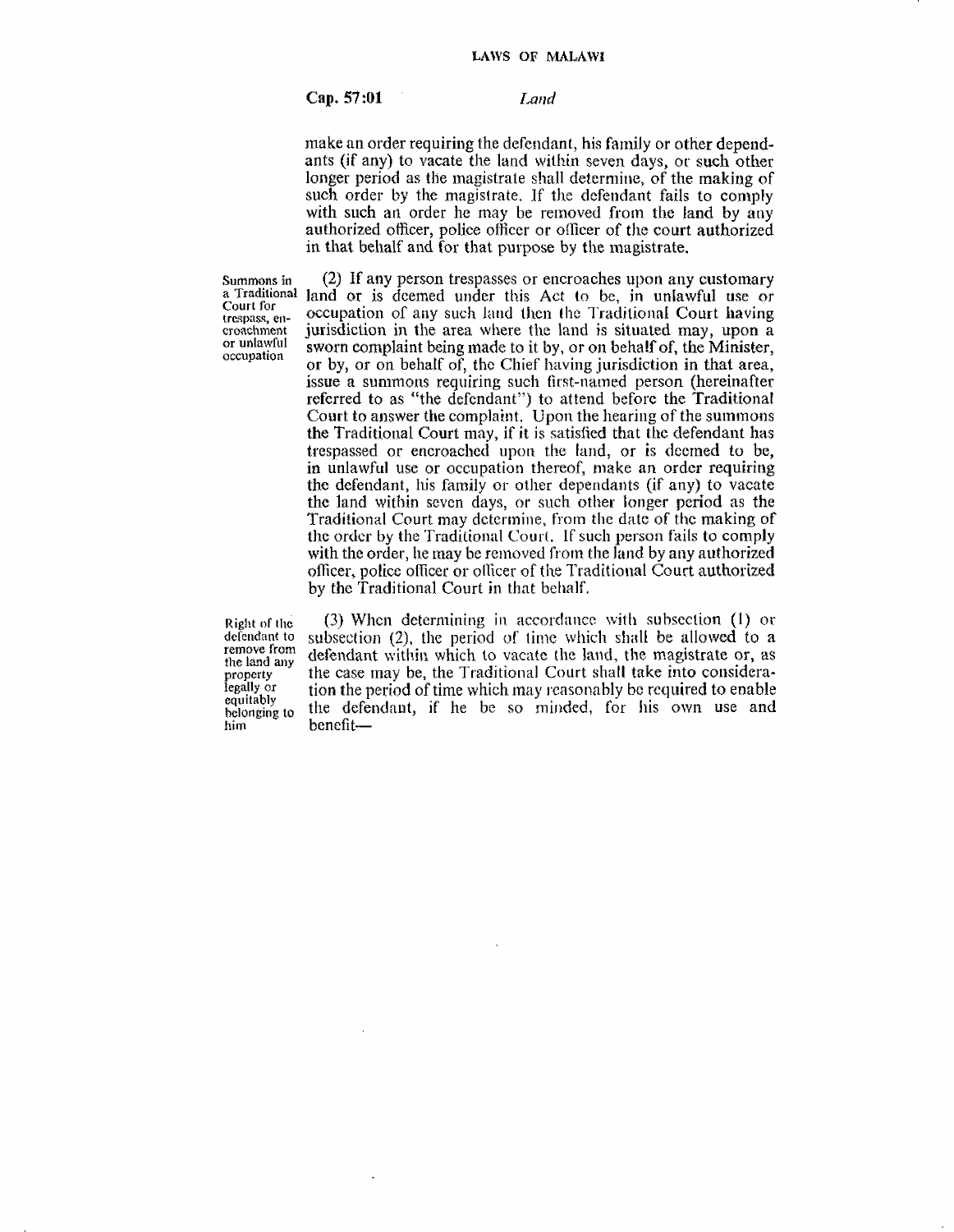#### **LAWS OF MALAWI**

**Land Cap. 57:Ol** 

*(a)* **to take down, disassemble and remove from the land,** or any part thereof, any buildings, structure, fence or improvement **of any kind whatsoever which** he **may have erected upon or made to the land** ;

*(b)* **to harvest, collect, take-in and remove from the land or any part thereof, any crops,** plants, **trees, shrubs** or **other matter which he may have sown, planted or cultivated on** the **land during** his **occupation thereof; and** 

**(c) to remove from the Iand any chat.tels belonging to**  him.

**(4)** The **provisions** of **this section shall be in addition to, and**  not in substitution for, the provisions of any other law relating to ejectment from land.

**37.** The practice and procedure to be observed in any proceed- Procedure ings **in the magistrate's court or in the Traditional Court under this Part, shall be the practice and procedure prescribed by, in or under** the Courts **Act and the Traditional Courts Act respectively, cap. 3:02 with such'variation as to forms or otherwise as this Part, and the Cap. 3103**  circumstances **of** the **case, may require.** 

## **PART V111**

#### **MISCELLANEOUS**

**33, The Minister, in the exercise** of **his functions** under **this Minjster to**  Act, shall act subject to the general or special directions of the <sup>act subject</sup> **President.** tions of the **President**.

**Wident** 

**39. Subject** to **this Act, the Minister may, from time to time, Minister**  make regulations for any of the purposes of this Act and to give any  $\frac{1}{2}$  effect thereto and, in particular, may by such regulations prohibit  $\frac{1}{2}$  regulations the **unlawful** or unauthorized **use or** occupation **of land,** and **may prescribe as penalties for the** breach **of any such regulation a** he **not exceeding K200, or imprisonment for a** term **not exceeding six months, or both such** fine **and imprisonment and, in** the **case of a continuing breach, a further** fine not **exceeding K10** for **everyday during which the breach** continues.

**40.** In any proceedings before a court in which the question Certificate arises as to whether or not any land is public land, private land of Minister arises as to whether or not any land is public land, private land  $\ddot{o}$  to be *prima* or customary land, a certificate purporting to be signed by the *facie* proof **Minister** shall be *prima fucie'* proof **that the land is public land, private Iand or customary Imd, as** tbe **case may be.** 

**41.** The Minister may, by notice published in the *Gazette*, Minister's depute any authorized officer to exercise and perform such of the powers of depute any authorized officer to exercise and perform such ox the delegation Minister's powers or duties under this Act as he may specify in  $\frac{1}{1}$  of 1969 **the** notice.